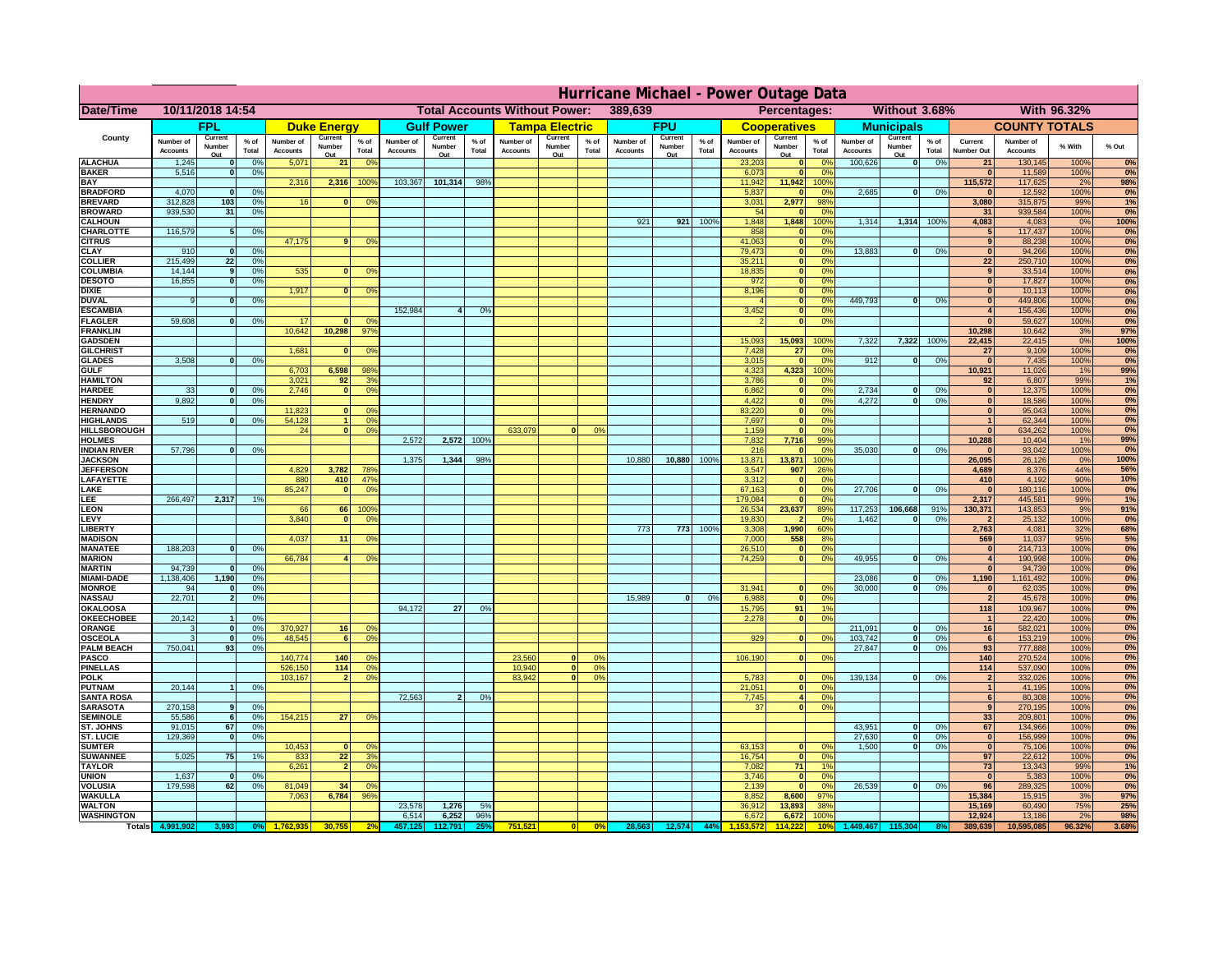# 10/11/2018 2:54 PM Tropical Storm Michael

| <b>Power Provider</b>                   | County            | <b>Number of Customers</b> | <b>Current Number Out</b> | <b>Outage Percentage</b> | <b>Estimated Restore Time</b> |
|-----------------------------------------|-------------------|----------------------------|---------------------------|--------------------------|-------------------------------|
| City of Tallahassee                     | <b>LEON</b>       | 117,253                    | 106,668                   | 90.97%                   | <b>TBD</b>                    |
|                                         |                   |                            |                           |                          | TBD                           |
| <b>Gulf Power Company</b>               | BAY               | 103,367                    | 101,314                   | 98.01%                   |                               |
| Talquin Electric Cooperative, Inc.      | <b>LEON</b>       | 26,534                     | 23,637                    | 89.08%                   | >5 days                       |
| Talquin Electric Cooperative, Inc.      | GADSDEN           | 15,093                     | 15,093                    | 100.00%                  | >5 days                       |
| West Florida Electric Cooperative, Inc. | <b>JACKSON</b>    | 13,824                     | 13,824                    | 100.00%                  | >5 days                       |
| Choctawhatchee Electric Cooperative     | <b>WALTON</b>     | 36,812                     | 13,793                    | 37.47%                   | 72                            |
| Gulf Coast Electric Cooperative, Inc.   | BAY               | 11,942                     | 11,942                    | 100.00%                  | >5 days                       |
| Florida Public Utilities Corporation    | <b>JACKSON</b>    | 10,880                     | 10,880                    | 100.00%                  | >72                           |
| Duke Energy                             | <b>FRANKLIN</b>   | 10,642                     | 10,298                    | 96.77%                   | TBD                           |
| Talquin Electric Cooperative, Inc.      | WAKULLA           | 8,852                      | 8,600                     | 97.15%                   | >5 days                       |
| West Florida Electric Cooperative, Inc. | <b>HOLMES</b>     | 7,539                      | 7,539                     | 100.00%                  | >5 days                       |
|                                         |                   |                            |                           |                          |                               |
| Duke Energy                             | WAKULLA           | 7,063                      | 6,784                     | 96.05%                   | TBD                           |
| <b>Duke Energy</b>                      | <b>GULF</b>       | 6,703                      | 6,598                     | 98.43%                   | <b>TBD</b>                    |
| <b>Gulf Power Company</b>               | WASHINGTON        | 6,514                      | 6,252                     | 95.98%                   | TBD                           |
| City of Quincy                          | <b>GADSDEN</b>    | 4,768                      | 4,768                     | 100.00%                  | <b>TBD</b>                    |
| Gulf Coast Electric Cooperative, Inc.   | <b>GULF</b>       | 4,323                      | 4,323                     | 100.00%                  | >5 days                       |
| West Florida Electric Cooperative, Inc. | <b>WASHINGTON</b> | 4,235                      | 4,235                     | 100.00%                  | >5 days                       |
| Duke Energy                             | <b>JEFFERSON</b>  | 4,829                      | 3,782                     | 78.32%                   | TBD                           |
| West Florida Electric Cooperative, Inc. | CALHOUN           | 2,977                      | 2,977                     | 100.00%                  | >5 days                       |
| <b>Gulf Power Company</b>               | <b>HOLMES</b>     | 2,572                      | 2,572                     | 100.00%                  | TBD                           |
|                                         | <b>WASHINGTON</b> | 2,437                      | 2,437                     |                          |                               |
| Gulf Coast Electric Cooperative, Inc.   |                   |                            |                           | 100.00%                  | >5 days                       |
| Florida Power and Light Company         | LEE               | 266,497                    | 2,317                     | 0.87%                    | TBD                           |
| <b>Duke Energy</b>                      | BAY               | 2,316                      | 2,316                     | 100.00%                  | <b>TBD</b>                    |
| Talquin Electric Cooperative, Inc.      | LIBERTY           | 3,308                      | 1,990                     | 60.16%                   | >5 days                       |
| Gulf Coast Electric Cooperative, Inc.   | <b>CALHOUN</b>    | 1,848                      | 1,848                     | 100.00%                  | >5 days                       |
| City of Havana                          | GADSDEN           | 1,391                      | 1,391                     | 100.00%                  | TBD                           |
| <b>Gulf Power Company</b>               | <b>JACKSON</b>    | 1,375                      | 1,344                     | 97.75%                   | <b>TBD</b>                    |
| City of Blountstown                     | CALHOUN           | 1,314                      | 1,314                     | 100.00%                  | TBD                           |
| <b>Gulf Power Company</b>               | <b>WALTON</b>     | 23,578                     | 1,276                     | 5.41%                    | <b>TBD</b>                    |
|                                         |                   |                            |                           |                          |                               |
| Florida Power and Light Company         | MIAMI-DADE        | 1,138,406                  | 1,190                     | 0.10%                    | TBD                           |
| Chattahoochee Electric                  | <b>GADSDEN</b>    | 1,163                      | 1,163                     | 100.00%                  | <b>TBD</b>                    |
| Florida Public Utilities Corporation    | CALHOUN           | 921                        | 921                       | 100.00%                  | $>72$                         |
| Tri-County Electric Cooperative         | <b>JEFFERSON</b>  | 3,547                      | 907                       | 25.57%                   | 48                            |
| Florida Public Utilities Corporation    | <b>LIBERTY</b>    | 773                        | 773                       | 100.00%                  | $>72$                         |
| <b>Tri-County Electric Cooperative</b>  | <b>MADISON</b>    | 7,000                      | 558                       | 7.97%                    | 48                            |
| Duke Energy                             | LAFAYETTE         | 880                        | 410                       | 46.59%                   | TBD                           |
| Choctawhatchee Electric Cooperative     | <b>HOLMES</b>     | 293                        | 177                       | 60.41%                   | 24                            |
| Duke Energy                             | PASCO             | 140,774                    | 140                       | 0.10%                    | TBD                           |
|                                         |                   |                            |                           |                          |                               |
| <b>Duke Energy</b>                      | <b>PINELLAS</b>   | 526,150                    | 114                       | 0.02%                    | <b>TBD</b>                    |
| Florida Power and Light Company         | <b>BREVARD</b>    | 312,828                    | 103                       | 0.03%                    | TBD                           |
| Gulf Coast Electric Cooperative, Inc.   | <b>WALTON</b>     | 100                        | 100                       | 100.00%                  | >5 days                       |
| Florida Power and Light Company         | PALM BEACH        | 750,041                    | 93                        | 0.01%                    | TBD                           |
| <b>Duke Energy</b>                      | <b>HAMILTON</b>   | 3,021                      | 92                        | 3.05%                    | <b>TBD</b>                    |
| Choctawhatchee Electric Cooperative     | <b>OKALOOSA</b>   | 15,795                     | 91                        | 0.58%                    | 24                            |
| Florida Power and Light Company         | SUWANNEE          | 5,025                      | 75                        | 1.49%                    | <b>TBD</b>                    |
| <b>Tri-County Electric Cooperative</b>  | <b>TAYLOR</b>     | 7,082                      | 71                        | 1.00%                    | 72                            |
| Florida Power and Light Company         | ST. JOHNS         | 91,015                     | 67                        | 0.07%                    | <b>TBD</b>                    |
| Duke Energy                             |                   | 66                         | 66                        |                          | TBD                           |
|                                         | LEON              |                            |                           | 100.00%                  |                               |
| Florida Power and Light Company         | <b>VOLUSIA</b>    | 179,598                    | 62                        | 0.03%                    | TBD                           |
| Gulf Coast Electric Cooperative, Inc.   | <b>JACKSON</b>    | 47                         | 47                        | 100.00%                  | >5 days                       |
| <b>Duke Energy</b>                      | <b>VOLUSIA</b>    | 81,049                     | 34                        | 0.04%                    | <b>TBD</b>                    |
| Florida Power and Light Company         | <b>BROWARD</b>    | 939,530                    | 31                        | 0.00%                    | TBD                           |
| Central Florida Electric Cooperative    | <b>GILCHRIST</b>  | 7,424                      | 27                        | 0.36%                    | <b>TBD</b>                    |
| Duke Energy                             | SEMINOLE          | 154,215                    | 27                        | 0.02%                    | TBD                           |
| <b>Gulf Power Company</b>               | <b>OKALOOSA</b>   | 94,172                     | 27                        | 0.03%                    | <b>TBD</b>                    |
| Duke Energy                             | SUWANNEE          | 833                        | 22                        | 2.64%                    | TBD                           |
|                                         |                   |                            | 22                        |                          | <b>TBD</b>                    |
| Florida Power and Light Company         | <b>COLLIER</b>    | 215,499                    |                           | 0.01%                    |                               |
| Duke Energy                             | <b>ALACHUA</b>    | 5,071                      | 21                        | 0.41%                    | TBD                           |
| Duke Energy                             | ORANGE            | 370,927                    | 16                        | 0.00%                    | <b>TBD</b>                    |
| Duke Energy                             | <b>MADISON</b>    | 4,037                      | 11                        | 0.27%                    | TBD                           |
| Duke Energy                             | <b>CITRUS</b>     | 47,175                     | 9                         | 0.02%                    | TBD                           |
| Florida Power and Light Company         | COLUMBIA          | 14,144                     | 9                         | 0.06%                    | TBD                           |
| Florida Power and Light Company         | SARASOTA          | 270,158                    | 9                         | 0.00%                    | <b>TBD</b>                    |
| Duke Energy                             | OSCEOLA           | 48,545                     | 6                         | 0.01%                    | TBD                           |
| Florida Power and Light Company         | SEMINOLE          | 55,586                     | 6                         | 0.01%                    | <b>TBD</b>                    |
|                                         |                   |                            |                           |                          |                               |
| Florida Power and Light Company         | CHARLOTTE         | 116,579                    | 5                         | 0.00%                    | TBD                           |
| Choctawhatchee Electric Cooperative     | <b>SANTA ROSA</b> | 201                        | $\overline{4}$            | 1.99%                    | 24                            |
| Duke Energy                             | <b>MARION</b>     | 66,784                     | 4                         | 0.01%                    | TBD                           |
| <b>Gulf Power Company</b>               | <b>ESCAMBIA</b>   | 152,984                    | $\overline{4}$            | 0.00%                    | <b>TBD</b>                    |
| Central Florida Electric Cooperative    | LEVY              | 17,513                     | $\overline{2}$            | 0.01%                    | $24$                          |
| Duke Energy                             | <b>POLK</b>       | 103,167                    | $\overline{2}$            | 0.00%                    | <b>TBD</b>                    |
| Duke Energy                             | <b>TAYLOR</b>     | 6,261                      | $\overline{2}$            | 0.03%                    | TBD                           |
| Florida Power and Light Company         | NASSAU            | 22,701                     | $\overline{2}$            | 0.01%                    | TBD                           |
|                                         |                   |                            |                           |                          |                               |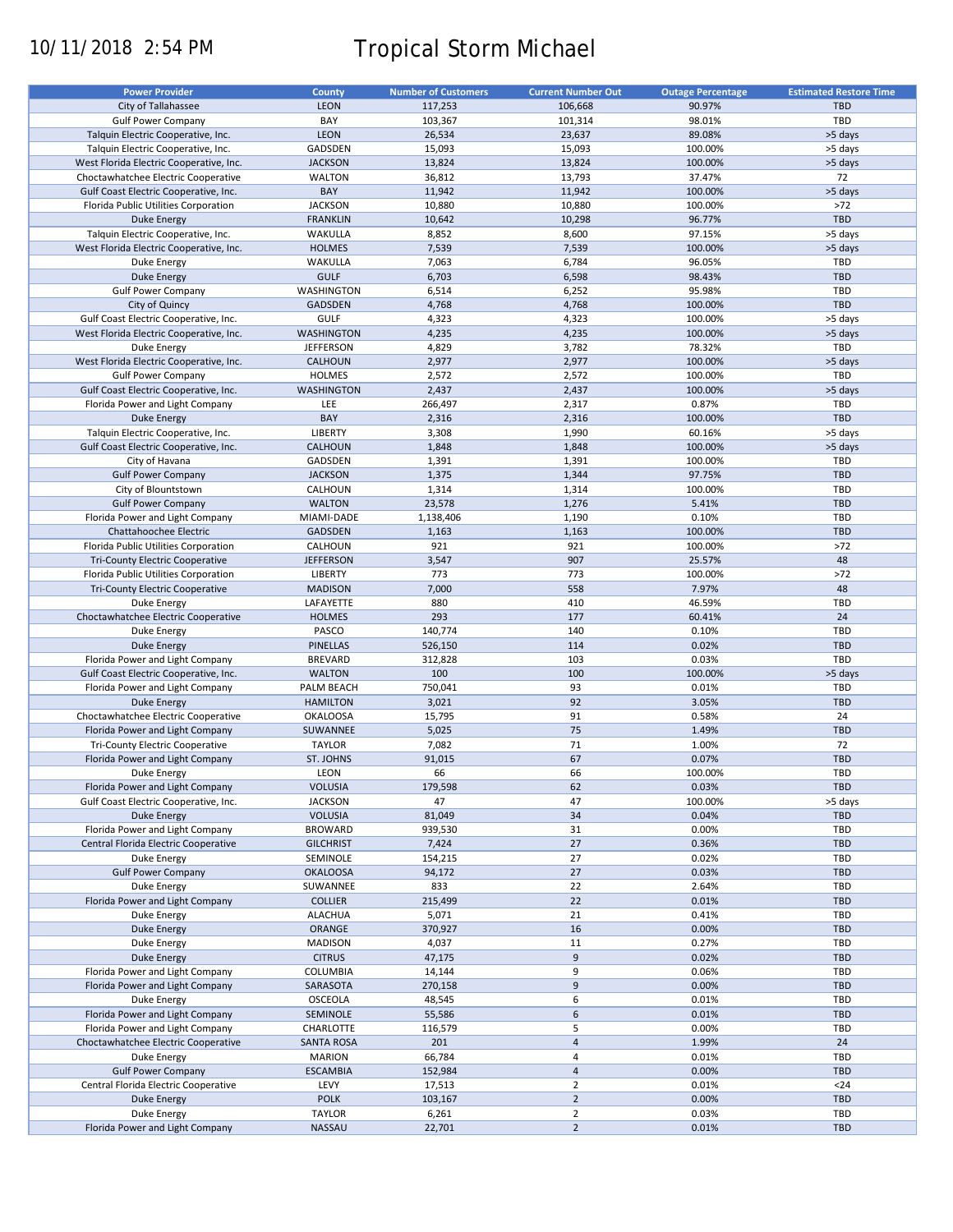# 10/11/2018 2:54 PM Tropical Storm Michael

| <b>Gulf Power Company</b>                          | <b>SANTA ROSA</b>   | 72,563                  | $\overline{2}$ | 0.00% | TBD        |
|----------------------------------------------------|---------------------|-------------------------|----------------|-------|------------|
| <b>Duke Energy</b>                                 | <b>HIGHLANDS</b>    | 54,128                  | $\mathbf{1}$   | 0.00% | <b>TBD</b> |
| Florida Power and Light Company                    | OKEECHOBEE          | 20,142                  | $\mathbf{1}$   | 0.00% | <b>TBD</b> |
|                                                    |                     |                         |                |       |            |
| Florida Power and Light Company                    | PUTNAM              | 20,144                  | $\mathbf{1}$   | 0.00% | <b>TBD</b> |
| Central Florida Electric Cooperative               | <b>ALACHUA</b>      | 875                     | 0              | 0.00% | TBD        |
| Central Florida Electric Cooperative               | <b>DIXIE</b>        | 7,595                   | $\mathbf 0$    | 0.00% | $24$       |
|                                                    |                     |                         | 0              |       |            |
| Central Florida Electric Cooperative               | LAFAYETTE           | 9                       |                | 0.00% | TBD        |
| Central Florida Electric Cooperative               | <b>MARION</b>       | 9                       | $\mathbf 0$    | 0.00% | <b>TBD</b> |
| City of Alachua                                    | <b>ALACHUA</b>      | 4,426                   | 0              | 0.00% | TBD        |
|                                                    | <b>POLK</b>         |                         | $\mathbf 0$    | 0.00% | <b>TBD</b> |
| City of Bartow                                     |                     | 11,790                  |                |       |            |
| City of Bushnell                                   | <b>SUMTER</b>       | 1,500                   | 0              | 0.00% | TBD        |
| City of Clewiston                                  | <b>HENDRY</b>       | 4,272                   | $\mathbf 0$    | 0.00% | <b>TBD</b> |
| City of Fort Meade                                 | <b>POLK</b>         | 2,379                   | 0              | 0.00% | TBD        |
|                                                    |                     |                         |                |       |            |
| City of Leesburg                                   | LAKE                | 22,000                  | $\mathbf 0$    | 0.00% | <b>TBD</b> |
| City of Moore Haven                                | <b>GLADES</b>       | 912                     | 0              | 0.00% | TBD        |
| City of Mount Dora                                 | LAKE                | 5,706                   | $\mathbf 0$    | 0.00% | <b>TBD</b> |
|                                                    |                     |                         |                |       |            |
| City of Newberry                                   | <b>ALACHUA</b>      | 1,727                   | 0              | 0.00% | TBD        |
| City of Starke                                     | <b>BRADFORD</b>     | 2,685                   | $\mathbf 0$    | 0.00% | <b>TBD</b> |
| City of Vero Beach                                 | <b>INDIAN RIVER</b> | 35,030                  | 0              | 0.00% | TBD        |
|                                                    |                     |                         |                |       |            |
| City of Wauchula                                   | <b>HARDEE</b>       | 2,734                   | $\mathbf 0$    | 0.00% | <b>TBD</b> |
| City of Williston                                  | LEVY                | 1,462                   | 0              | 0.00% | <b>TBD</b> |
| City of Winter Park                                | ORANGE              | 13,941                  | $\mathbf 0$    | 0.00% | <b>TBD</b> |
|                                                    |                     |                         |                |       |            |
| Clay Electric Cooperative                          | <b>ALACHUA</b>      | 22,328                  | 0              | 0.00% | TBD        |
| Clay Electric Cooperative                          | <b>BAKER</b>        | 2,476                   | $\mathbf 0$    | 0.00% | <b>TBD</b> |
| Clay Electric Cooperative                          | <b>BRADFORD</b>     | 5,837                   | 0              | 0.00% | <b>TBD</b> |
|                                                    |                     |                         |                |       |            |
| Clay Electric Cooperative                          | <b>CLAY</b>         | 79,473                  | 0              | 0.00% | TBD        |
| Clay Electric Cooperative                          | COLUMBIA            | 16,922                  | 0              | 0.00% | <b>TBD</b> |
| Clay Electric Cooperative                          | <b>DUVAL</b>        | $\overline{a}$          | $\mathbf 0$    | 0.00% | <b>TBD</b> |
|                                                    |                     |                         |                |       |            |
| Clay Electric Cooperative                          | <b>FLAGLER</b>      | $\overline{2}$          | 0              | 0.00% | <b>TBD</b> |
| Clay Electric Cooperative                          | <b>GILCHRIST</b>    | $\overline{4}$          | $\mathbf 0$    | 0.00% | <b>TBD</b> |
| Clay Electric Cooperative                          | LAKE                | 2,239                   | 0              | 0.00% | TBD        |
|                                                    |                     |                         |                |       |            |
| Clay Electric Cooperative                          | LEVY                | 712                     | $\mathbf 0$    | 0.00% | <b>TBD</b> |
| Clay Electric Cooperative                          | <b>MARION</b>       | 16,301                  | 0              | 0.00% | TBD        |
| Clay Electric Cooperative                          | <b>PUTNAM</b>       | 21,051                  | $\mathbf 0$    | 0.00% | <b>TBD</b> |
|                                                    |                     |                         |                |       |            |
| Clay Electric Cooperative                          | SUWANNEE            | 5                       | 0              | 0.00% | TBD        |
| Clay Electric Cooperative                          | <b>UNION</b>        | 3,746                   | $\pmb{0}$      | 0.00% | <b>TBD</b> |
| Clay Electric Cooperative                          | <b>VOLUSIA</b>      | 2,139                   | 0              | 0.00% | <b>TBD</b> |
|                                                    |                     |                         | $\pmb{0}$      |       | <b>TBD</b> |
| <b>Duke Energy</b>                                 | <b>BREVARD</b>      | 16                      |                | 0.00% |            |
| Duke Energy                                        | COLUMBIA            | 535                     | 0              | 0.00% | TBD        |
| Duke Energy                                        | <b>DIXIE</b>        | 1,917                   | $\mathbf 0$    | 0.00% | <b>TBD</b> |
|                                                    | <b>FLAGLER</b>      | 17                      | 0              | 0.00% | TBD        |
| Duke Energy                                        |                     |                         |                |       |            |
| Duke Energy                                        | <b>GILCHRIST</b>    | 1,681                   | $\mathbf 0$    | 0.00% | <b>TBD</b> |
| Duke Energy                                        | HARDEE              | 2,746                   | 0              | 0.00% | TBD        |
|                                                    |                     |                         | $\mathbf 0$    |       |            |
| Duke Energy                                        | <b>HERNANDO</b>     | 11,823                  |                | 0.00% | <b>TBD</b> |
| Duke Energy                                        | HILLSBOROUGH        | 24                      | 0              | 0.00% | TBD        |
| <b>Duke Energy</b>                                 | LAKE                | 85,247                  | $\mathbf 0$    | 0.00% | <b>TBD</b> |
|                                                    | LEVY                |                         | 0              | 0.00% | TBD        |
| Duke Energy                                        |                     | 3,840                   |                |       |            |
| <b>Duke Energy</b>                                 | <b>SUMTER</b>       | 10,453                  | $\mathbf 0$    | 0.00% | <b>TBD</b> |
| Escambia River Electric Cooperative, Inc.          | <b>ESCAMBIA</b>     | 3,452                   | 0              | 0.00% | TBD        |
| Escambia River Electric Cooperative, Inc.          |                     |                         | $\pmb{0}$      |       |            |
|                                                    | <b>SANTA ROSA</b>   | 7,544                   |                | 0.00% | <b>TBD</b> |
| Florida Keys Electric Cooperative                  | <b>MONROE</b>       | 31,941                  | 0              | 0.00% | TBD        |
| Florida Power and Light Company                    | <b>ALACHUA</b>      | 1,245                   | $\mathbf 0$    | 0.00% | <b>TBD</b> |
| Florida Power and Light Company                    | <b>BAKER</b>        | 5,516                   | 0              | 0.00% | TBD        |
|                                                    |                     |                         |                |       |            |
| Florida Power and Light Company                    | <b>BRADFORD</b>     | 4,070                   | $\mathbf 0$    | 0.00% | <b>TBD</b> |
| Florida Power and Light Company                    | <b>CLAY</b>         | 910                     | 0              | 0.00% | TBD        |
| Florida Power and Light Company                    | <b>DESOTO</b>       | 16,855                  | $\mathbf 0$    | 0.00% | <b>TBD</b> |
|                                                    |                     |                         |                |       |            |
| Florida Power and Light Company                    | <b>DUVAL</b>        | 9                       | 0              | 0.00% | TBD        |
| Florida Power and Light Company                    | <b>FLAGLER</b>      | 59,608                  | $\mathbf 0$    | 0.00% | <b>TBD</b> |
| Florida Power and Light Company                    | <b>GLADES</b>       | 3,508                   | 0              | 0.00% | TBD        |
|                                                    |                     |                         |                |       |            |
| Florida Power and Light Company                    | HARDEE              | 33                      | $\pmb{0}$      | 0.00% | <b>TBD</b> |
| Florida Power and Light Company                    | <b>HENDRY</b>       | 9,892                   | 0              | 0.00% | TBD        |
| Florida Power and Light Company                    | <b>HIGHLANDS</b>    | 519                     | $\pmb{0}$      | 0.00% | <b>TBD</b> |
|                                                    |                     |                         |                |       |            |
| Florida Power and Light Company                    | <b>INDIAN RIVER</b> | 57,796                  | $\pmb{0}$      | 0.00% | TBD        |
| Florida Power and Light Company                    | MANATEE             | 188,203                 | $\mathbf 0$    | 0.00% | <b>TBD</b> |
| Florida Power and Light Company                    | <b>MARTIN</b>       | 94,739                  | 0              | 0.00% | <b>TBD</b> |
|                                                    |                     |                         |                |       |            |
| Florida Power and Light Company                    | <b>MONROE</b>       | 94                      | $\mathbf 0$    | 0.00% | <b>TBD</b> |
| Florida Power and Light Company                    | ORANGE              | 3                       | 0              | 0.00% | <b>TBD</b> |
| Florida Power and Light Company                    | <b>OSCEOLA</b>      | $\overline{\mathbf{3}}$ | $\mathbf 0$    | 0.00% | <b>TBD</b> |
|                                                    | ST. LUCIE           | 129,369                 | 0              | 0.00% | TBD        |
| Florida Power and Light Company                    |                     |                         |                |       |            |
| Florida Power and Light Company                    | <b>UNION</b>        | 1,637                   | $\mathbf 0$    | 0.00% | TBD        |
| Florida Public Utilities Corporation               | NASSAU              | 15,989                  | 0              | 0.00% | Restored   |
| Fort Pierce Utilities Authority                    | ST. LUCIE           | 27,630                  | $\mathbf 0$    | 0.00% | TBD        |
|                                                    |                     |                         |                |       |            |
| Gainesville (Gainesville Regional Utilities - GRU) | <b>ALACHUA</b>      | 94,473                  | 0              | 0.00% | <b>TBD</b> |
| Glades Electric Cooperative, Inc.                  | <b>GLADES</b>       | 3,015                   | $\pmb{0}$      | 0.00% | TBD        |
|                                                    |                     |                         |                |       |            |